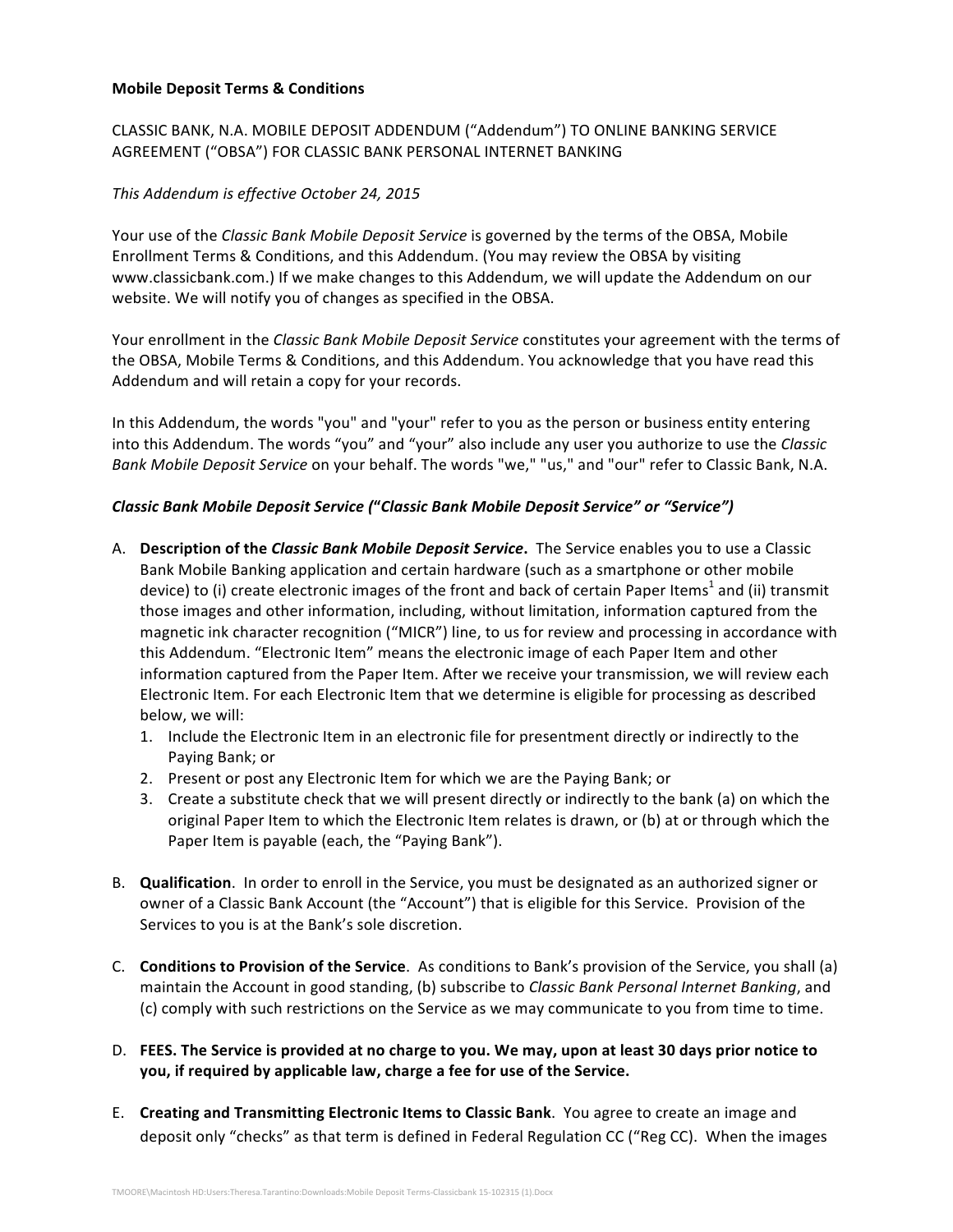of the front and back of the check are transmitted to the Bank, they are individually or collectively converted to an electronic image for subsequent presentment and collection. It shall therefore be deemed an "item" within the meaning of Articles 3 and 4 of the Uniform Commercial Code.

## You agree that you will not create an image and deposit any of the following types of checks or other items which shall be considered ineligible items:

- Checks payable to any person or entity other than the person or entity that owns the account that the check is being deposited into.
- Checks containing an alteration on the front of the check or item, or which you know or suspect, or should know or suspect, are fraudulent or otherwise not authorized by the owner of the account on which the check is drawn.
- Checks payable jointly, unless deposited into an account in the name of all the payees.
- Checks drawn on a financial institution located outside the United States.
- Checks that are remotely created checks (as defined in Reg. CC).
- Checks not payable in United States currency.
- Checks dated more than six (6) months prior to the date of deposit.
- Checks that are "VOID" after 90 days.
- Checks payable on sight or payable through Drafts (as defined in Reg. CC).
- Draft, demand draft, preauthorized draft, image replacement document (IRD), money order, Cashier's Check or traveler's check.
- Checks that are not endorsed on the back in blue or black ink, with your signature and "For Mobile Deposit Only".
- Checks that have previously been submitted through the Service or through a remote deposit. service offered at any other financial institution, or otherwise previously converted to a substitute check, as defined by Reg. CC.
- F. **Processing Your Electronic Item(s)**. If you transmit your Electronic Item(s) to Classic Bank before the cut-off time we separately disclose to you (the "Cut-Off Time") on any Business Day<sup>2</sup>, we shall review and process your Electronic Item(s) on that Business Day. If you transmit your Electronic Item(s) to us after the Cut-Off Time on any Business Day, we shall review and process your Electronic Item(s) on the next Business Day. Your Electronic Item(s) is deemed to have been received by the Bank when the Service generates a confirmation message.
- G. **Exception Items**. Each Business Day on which we review and process your Electronic Item(s), we will use commercially reasonable efforts to review each Electronic Item and to reject any Electronic Item that we in our sole discretion determine to be ineligible for the Service (each, an "Exception Item"). "Exception Item" includes, without limitation, an Electronic Item that (a) is illegible or contains MICR data that is not machine-readable, (b) was previously processed as an Electronic Item, or (c) is drawn on banks located outside the United States and is not payable at or through a bank located within the United States. We will notify you of each Exception Item through the email address that you provided at the time of the mobile deposit, or other communication channels at our discretion. If you wish to attempt to deposit any Exception Item to your Account, you shall do so only by depositing the original Paper Item on which the Exception Item is based or as otherwise agreed between us. Even if we do not initially identify an Electronic Item as an Exception Item when we review and process the Electronic Item to which the Exception Item relates, the Electronic Item, substitute check, or the purported substitute check created by us from it may nevertheless be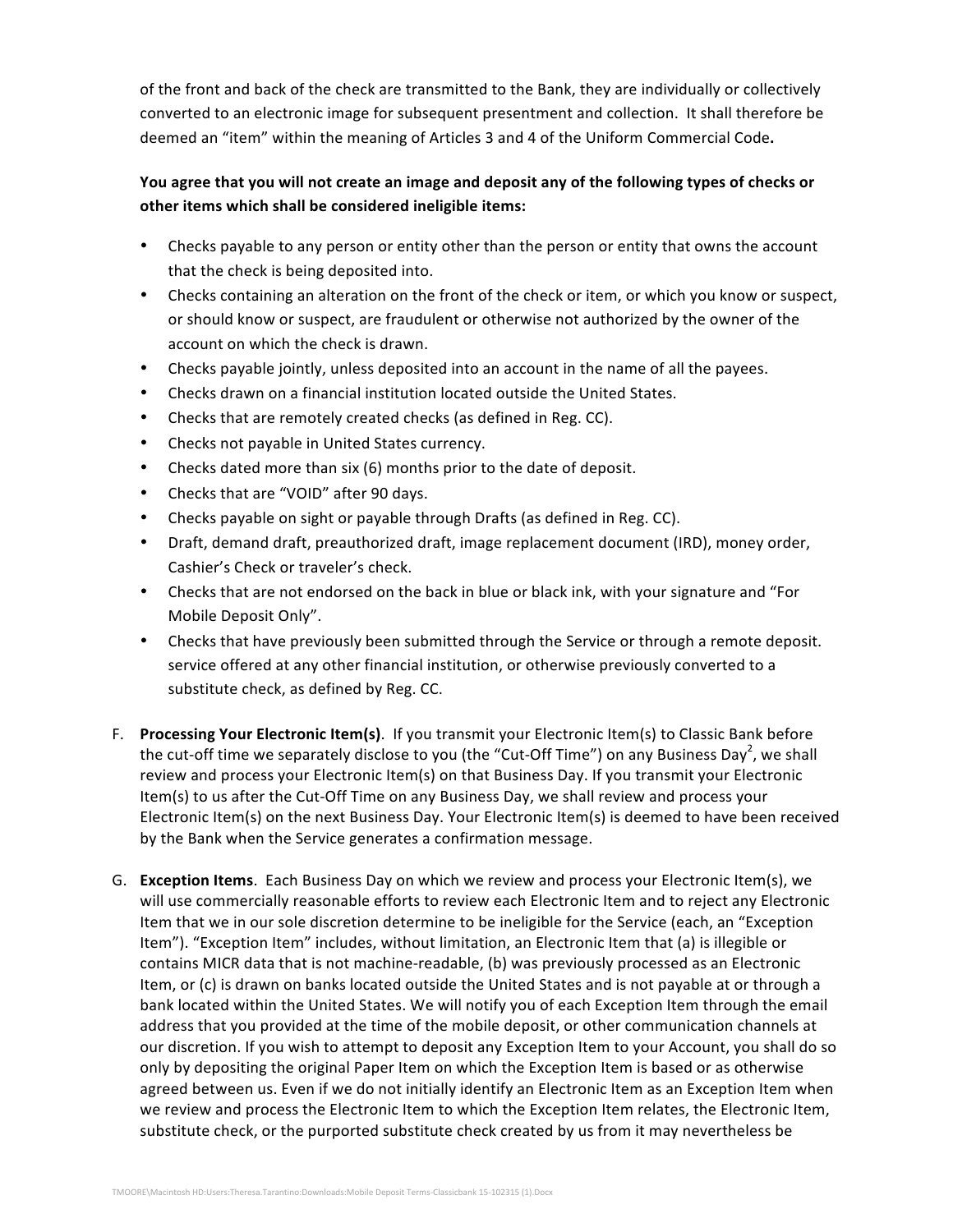returned to us because, among other reasons, the Paying Bank determines that such item or check is illegible or missing an image. Our failure to identify an Exception Item shall not preclude or limit the obligation of you to Classic Bank under Paragraph L.

H. **Deposits to the Account**. By depositing Electronic Images with the Bank via the Services, you give Bank the same warranties and indemnities that Bank, as a reconverting bank, would give under applicable law or regulation; including but not limited to Check21 Act and the federal Regulation CC promulgated pursuant to the Check21 Act. For the purpose of this section, any capitalized term not otherwise defined herein has the meaning defined or ascribed to it under the Check21 Act and federal Regulation CC. You understand and acknowledge that all of the warranties deemed given by a depositor of a check to a bank under the Uniform Commercial Code ("UCC"), as applicable from time to time in the State of Texas, shall also apply to any Electronic Image of an Original Check the same as if such Electronic Image or Substitute Check were a paper check within the meaning of the UCC as adopted by the State of Texas ("Texas UCC"). Accordingly, except to the extent that any warranties deemed given under the Texas UCC are expressly superseded by the Check21 Act or the Check21 regulations, you understand that you are deemed to give Bank all the same warranties you would have given under the Texas UCC for the deposit of an Original Check by transferring to Bank: (a) any Substitute Check; (b) an IRD or other item purporting to be a Substitute Check; or (c) any Electronic Image that purports to contain a Sufficient Copy of an Original Check or a Substitute Check.

Subject to our right to identify and reject Exception Items, we shall be deemed to have accepted each Electronic Item that is not an Exception Item for deposit to the Account on the Business Day that we process the Electronic Item, provided its transmission to us is prior to the Cut-Off Time. Additionally, an Electronic Item will be deemed to have been deposited at the office where the Account is maintained.

- I. **Deposit Limitations**. The daily dollar limit on mobile deposits is \$5,000.00. The daily number of deposits is 10 deposits per day. Each deposit may be comprised of only one check.
- J. **Security Procedures**. Any individual authorized by you to access the Service (a "User") shall do so by entering a user name and a password, or other unique identifier that may be required (collectively referred to herein as "Security Credentials"). No person employed by Classic Bank shall have access to any Security Credentials you or your Users create. From time to time, we may require you to use additional security and authentication procedures, as specified in the OBSA.
- K. Your Warranties to Classic Bank. You represent and warrant to Classic Bank that: FAILURE TO PROTECT YOUR HARDWARE AND SECURITY CREDENTIALS MAY ALLOW AN UNAUTHORIZED PARTY TO ACCESS THE SERVICE AND TRANSMIT AN ELECTRONIC ITEM FOR DEPOSIT. ALL USES OF THE SERVICE THROUGH YOUR SECURITY CREDENTIALS WILL BE DEEMED TO BE USES AUTHORIZED BY YOU AND BE BINDING UPON YOU. YOU ASSUME THE ENTIRE RISK FOR THE FRAUDULENT OR UNAUTHORIZED USE OF YOUR SECURITY CREDENTIALS. YOU AGREE TO (i) EXERCISE RESPONSIBLE BEHAVIOR WHEN USING THE SERVICE, (ii) FOLLOW THE INSTRUCTIONS AND RECOMMENDATIONS THAT CLASSIC BANK PROVIDES YOU WITH RESPECT TO THE SERVICE AND (iii) USE MAXIMUM CAUTION IN PROTECTING YOUR HARDWARE AND SECURITY CREDENTIALS FROM UNAUTHORIZED ACCESS. YOU AGREE TO NOTIFY CLASSIC BANK IMMEDIATELY IF YOU BECOME AWARE OF ANY LOSS OR THEFT OF, OR ANY UNAUTHORIZED USE OF THE SERVICE OR YOUR SECURITY CREDENTIALS.
	- 1. You will use the Service only for Paper Items that are payable to, and endorsed by you.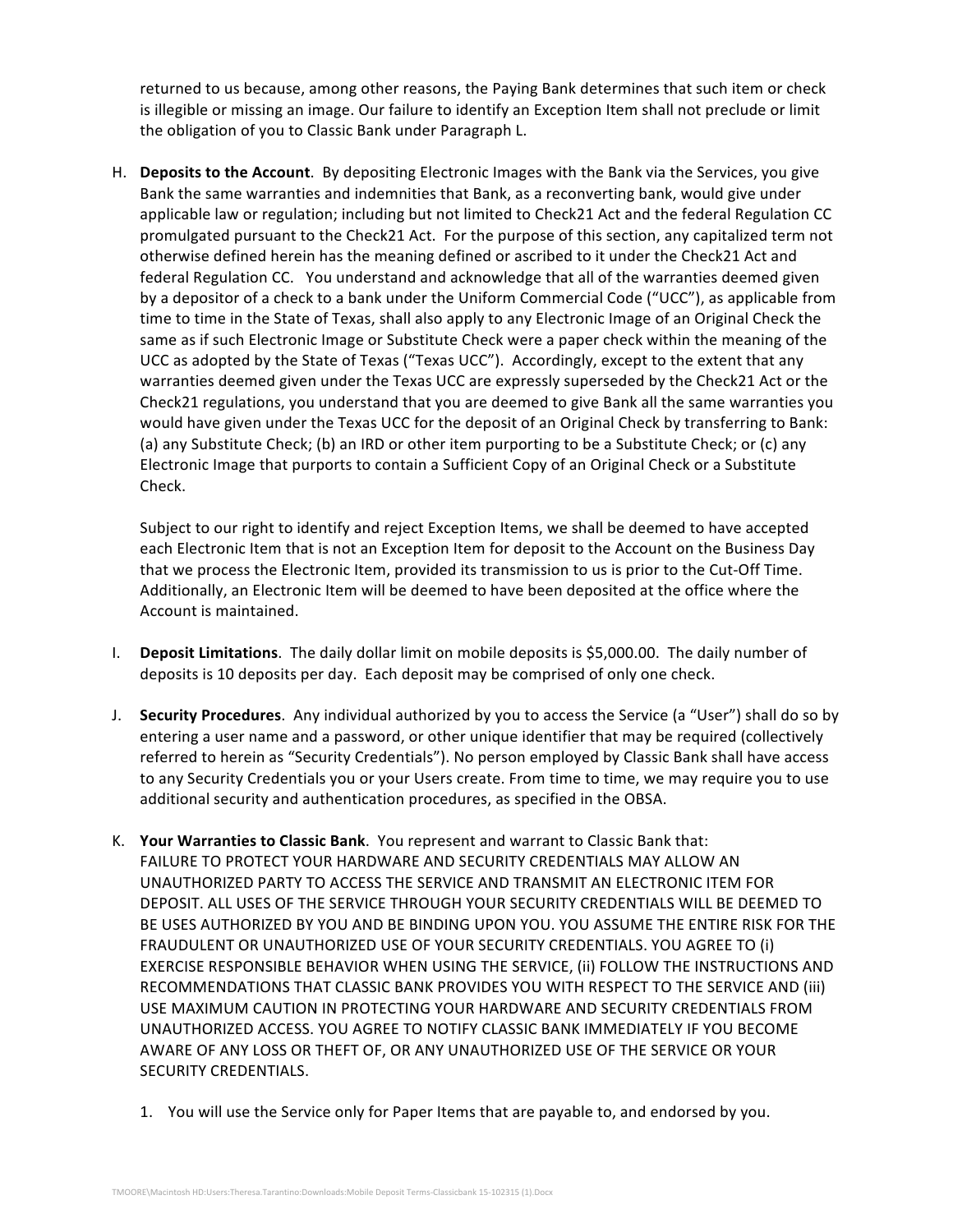- 2. You will properly secure all hardware you use in connection with the Service (including, but not limited to, securing the hardware with Security Credentials to prevent unauthorized use). You will maintain control over and be responsible for secure retention, storage, and destruction of original Paper Items for which you have created an Electronic Item. After transmitting the Electronic Item to us, you will retain the original Paper Items for 30 calendar days from the transmission date ("Retention Period"). You will retain and store the original Paper Items in a secure and locked container that is only accessible by persons needing access to such Paper Items. During the Retention Period and upon our request, you agree to provide us with the original Paper Item(s). Once the Retention Period has expired, you will promptly, securely and irretrievably destroy original Paper Items from which you have previously created and submitted to us an Electronic Item, such that the original Paper Items are rendered unreadable.
- 3. You will not submit any duplicate Electronic Items to us.
- 4. You will not deposit to your Account or otherwise negotiate any original Paper Item from which you have previously created and submitted to us an Electronic Item, unless we have notified you that the Electronic Item is an Exception Item.
- 5. You will transmit to us only Electronic Items that are suitable for processing, including, but not limited to, Electronic Items that are legible and contain machine-readable MICR data.
- 6. You will review and verify for accuracy the information contained in the Electronic Item(s) before you transmit it to us.
- 7. You will only transmit Electronic Item(s) that are drawn on or payable at or through banks located within the United States.
- 8. You will not store or make a back-up copy of the Electronic Item(s).
- L. **Your Agreement to Indemnify Classic Bank**. You will indemnify, defend, and hold harmless Classic Bank, and directors, officers, employees, and agents (collectively in this Paragraph L, "Indemnitees") from and against all liabilities, damages, claims, obligations, demands, charges, costs, or expenses (including reasonable fees and disbursements of legal counsel and accountants) awarded against or incurred or suffered (collectively, "Losses and Liabilities") by Indemnitees arising directly or indirectly from or related to the following (except for Losses and Liabilities arising directly or indirectly from or related to our own gross negligence or willful misconduct):
	- 1. Any negligent or intentional act or omission by you in the performance of your obligations under this Addendum, including, but not limited to, (i) duplicate image of the same original Paper Item, (ii) transmission of duplicate Electronic Items, (iii) calculation errors of deposit totals, (iv) numerical errors on deposit data entry, and (v) fraudulent or unauthorized use of your hardware or Security Credentials.
	- 2. Any material breach in a representation, warranty, covenant, or obligation of you contained in this Addendum;
	- 3. The violation of any applicable law, statute, or regulation in the performance of your obligations under this Addendum;
	- 4. Classic Bank acting as a "reconverting bank" under the Check Clearing for the 21st Century Act through the creation of "substitute checks" or purported substitute checks using an Electronic Item or an illegible Electronic Item;
	- 5. Our presenting to Paying Bank an Electronic Item for payment; and
	- 6. Your failure to (i) securely maintain your hardware or the original Paper Items, or (ii) proper and timely disposal of original Paper Items in accordance with Paragraph K.2, in which event such Losses and Liabilities shall include without limitation consequential damages.

This Paragraph L shall survive the termination of the Service.

M. **Termination**. You or we may terminate the Service at any time, for any reason, without prior notice.